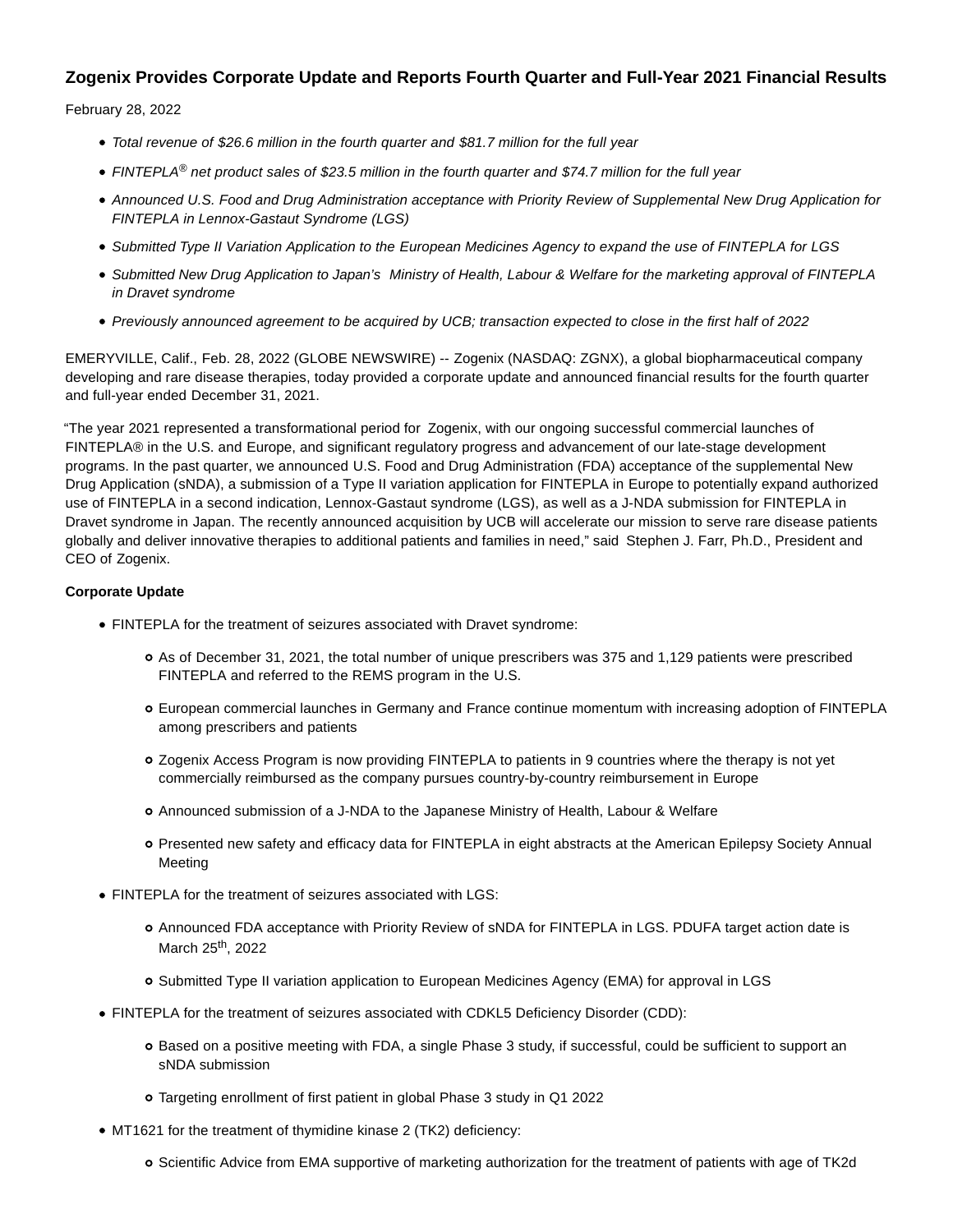symptom onset < 12 years old

- Ongoing studies continue to proceed as planned to support potential NDA submission in the second half of 2022
- Announced support of a no-cost genetic testing program, the United Mitochondrial Disease Foundation (UMDF) Pilot Genetic Testing Project, in partnership with UMDF and Probably Genetic, to help patients obtain a confirmed genetic diagnosis of mitochondrial disease
- UCB Acquisition of Zogenix:
	- On January 19, 2022, UCB and Zogenix announced that the companies have entered into a definitive agreement under which UCB would acquire Zogenix, Inc. Under the terms of the agreement, UCB commenced a tender offer to purchase all outstanding shares of Zogenix for a purchase price per share of US\$ 26.00 in cash at closing, plus a contingent value right (CVR) for a potential cash payment of US\$ 2.00 upon EU approval by December 31, 2023, of FINTEPLA as an orphan medicine for treatment of LGS. The upfront consideration represented a 72% premium to Zogenix shares based on the 30-day volume weighted average closing stock price of Zogenix prior to signing. The total transaction is valued at up to approximately US\$ 1.9 billion  $/ \epsilon$  1.7 billion. The transaction is subject to regulatory approvals and other customary closing conditions and is expected to close in the first half of 2022.

## **Fourth Quarter 2021 Financial Results**

- The Company recorded \$26.6 million in revenue for the fourth quarter ended December 31, 2021. This included total net product sales of FINTEPLA of \$23.5 million, in addition to \$3.1 million in revenue as a result of the March 2019 collaboration with Nippon Shinyaku Co., Ltd. for FINTEPLA in Dravet syndrome and LGS in Japan. Zogenix recorded \$8.5 million in revenue for the corresponding period of 2020.
- Research and development expenses for the fourth quarter ended December 31, 2021, totaled \$41.8 million, compared to \$36.0 million in the fourth quarter ended December 31, 2020.
- Selling, general and administrative expenses for the fourth quarter ended December 31, 2021, totaled \$43.8 million, up from \$29.2 million in the fourth quarter ended December 31, 2020. The increase was driven by ongoing Fintepla launch activities in Dravet syndrome in the U.S. and Europe and preparations for potential launches for FINTEPLA in LGS.
- Net loss for the fourth quarter ended December 31, 2020, was \$54.9 million, or a net loss of \$0.98 per share, compared with a net loss of \$70.2 million, or a net loss of \$1.26 per share, in the fourth quarter ended December 31, 2020.

#### **Year Ended December 31, 2021 Financial Results Compared to Year Ended December 31, 2020**

- The Company recorded \$81.7 million in revenue for the year ended December 31, 2021. This included total net product sales of FINTEPLA of \$74.7 million, in addition to \$7.0 million in revenue as a result of the March 2019 collaboration with Nippon Shinyaku Co., Ltd. for FINTEPLA in Dravet syndrome and LGS in Japan. Zogenix recorded in \$13.6 million revenue for the corresponding period of 2020.
- Research and development expenses for the year ended December 31, 2021, totaled \$142.7 million, up from \$138.0 million in the year ended December 31, 2020.
- Selling, general and administrative expenses for the year ended December 31, 2021, totaled \$148.5 million, up from \$99.6 million in the year ended December 31, 2020, as the Company continued investment related to the launch of FINTEPLA for the treatment of Dravet syndrome in the U.S. and Europe and preparations for a potential launch for FINTEPLA in LGS.
- Net loss for the year ended December 31, 2021, was \$227.4 million, or a net loss of \$4.07 per share, compared with a net loss of \$209.4 million, or a net loss of \$3.90 per share, in the year ended December 31, 2020.
- As of December 31, 2021, the Company had \$301.7 million in cash, cash equivalents, and marketable securities, compared to \$505.1 million at December 31, 2020

#### **Conference Call/Earnings Materials**

Given the recently announced agreement for Zogenix to be acquired by UCB, Zogenix will not be hosting a conference call. Earnings materials are available publicly on the Investor Relations page of our website at [http://zogenix.com.](http://zogenix.com/) Questions may be directed to the Investor Relations team via the contact information below.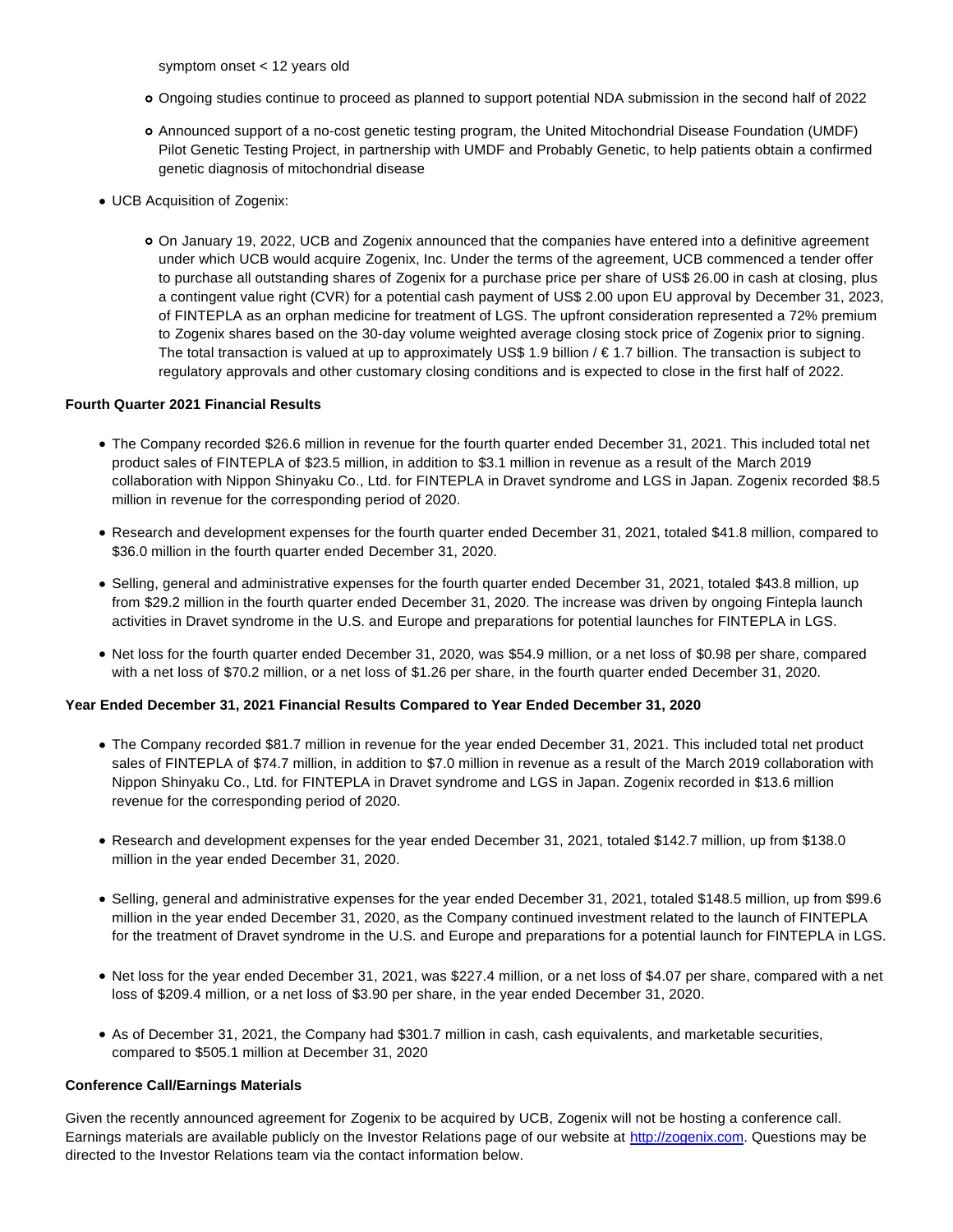#### **Additional Information and Where to Find It**

This communication is not an offer to buy nor a solicitation of an offer to sell any securities of Zogenix, Inc. (the "Company"). The solicitation and the offer to buy shares of the Company's common stock is being made pursuant to a tender offer statement on Schedule TO, including an offer to purchase, a letter of transmittal and other related materials that was filed by UCB S.A. (the "Parent") and Zinc Merger Sub, Inc. ("Merger Sub") with the Securities and Exchange Commission ("SEC") on February 1, 2022. In addition, the Company has filed a Solicitation/Recommendation Statement on Schedule 14D-9 with respect to the tender offer with the SEC on February 1, 2022. Investors can obtain a free copy of these materials and other documents filed by Parent, Merger Sub and the Company with the SEC at the website maintained by the SEC at [www.sec.gov.](http://www.sec.gov/) Investors may also obtain, at no charge, any such documents filed or furnished to the SEC by the Company under the "Investors" section of the Company's website at [www.zogenix.com.](http://www.zogenix.com/) INVESTORS AND SECURITY HOLDERS ARE ADVISED TO READ THESE DOCUMENTS, INCLUDING THE SOLICITATION/RECOMMENDATION STATEMENT OF THE COMPANY AND ANY AMENDMENTS THERETO, AS WELL AS ANY OTHER DOCUMENTS RELATING TO THE TENDER OFFER AND THE MERGER THAT ARE FILED WITH THE SEC, CAREFULLY AND IN THEIR ENTIRETY PRIOR TO MAKING ANY DECISIONS WITH RESPECT TO WHETHER TO TENDER THEIR SHARES INTO THE TENDER OFFER BECAUSE THEY CONTAIN IMPORTANT INFORMATION, INCLUDING THE TERMS AND CONDITIONS OF THE TENDER OFFER.

### **About Zogenix**

Zogenix is a global biopharmaceutical company committed to developing and commercializing therapies with the potential to transform the lives of patients and their families living with rare diseases. The company's first rare disease therapy, FINTEPLA® (fenfluramine) oral solution, has been approved by the U.S. Food and Drug Administration (FDA) and the European Medicines Agency and is under regulatory review in Japan for the treatment of seizures associated with Dravet syndrome, a rare, severe lifelong epilepsy. The U.S. FDA recently accepted for filing Zogenix's supplemental New Drug Application (sNDA) and granted Priority Review for the use of FINTEPLA for the treatment of seizures associated with an additional rare epilepsy, Lennox-Gastaut syndrome (LGS). Zogenix is also initiating a study of FINTEPLA in a genetic epilepsy called CDKL5 Deficiency Disorder (CDD) and is collaborating with Tevard Biosciences to identify and develop potential next-generation gene therapies for Dravet syndrome and other genetic epilepsies. The company has an additional late-stage development program, MT-1621, in a mitochondrial disease called TK2 deficiency.

### **Forward-Looking Statements**

Zogenix cautions you that statements included in this press release that are not a description of historical facts are forward-looking statements. Words such as "believes," "anticipates," "plans," "expects," "indicates," "will," "intends," "potential," "suggests," "assuming," "designed," and similar expressions are intended to identify forward-looking statements. These statements include: the timing and ability of Zogenix to complete regulatory submission in the EU and Japan for its product candidates; the expected timing of reporting data from clinical trials; the expected timing of review of Zogenix's regulatory submissions including the sNDA for the treatment of seizures associated with LGS; Zogenix's commercialization plans in the U.S. and Europe; and Zogenix's plans with respect to its development programs. These statements are based on Zogenix's current beliefs and expectations. The inclusion of forward-looking statements should not be regarded as a representation by Zogenix that any of its plans will be achieved. Actual results may differ from those set forth in this release due to the risks and uncertainties inherent in Zogenix's business, including, without limitation: FINTEPLA may not achieve broad market acceptance as a treatment option of seizures associated with LGS or Dravet syndrome which would limit Zogenix's ability to general revenues; Zogenix may not be successful in executing its sales and marketing strategy for the commercialization of FINTEPLA in the U.S. and Europe, including due to the costs and procedures related to the REMS certification process or controlled access program; the structure, timing and completion of the announced merger between us and UCB S.A., and any effects of the announcement, pendency or completion of the announced merger, including the anticipated benefits therefrom; the COVID-19 pandemic may continue to disrupt Zogenix's business operations, impairing the ability to commercialize FINTEPLA in the U.S. and Europe and Zogenix's ability to generate product revenue in the U.S. and Europe and conduct its development programs; unexpected adverse side effects or inadequate therapeutic efficacy of fenfluramine that could limit regulatory approval or commercialization, or that could result in recalls or product liability claims; later developments with FDA that may be inconsistent with the already completed meetings; additional data from Zogenix's ongoing studies may contradict or undermine the data previously reported; the potential for the FDA to delay timing of review of the sNDA due to the FDA's internal resource constraints or other reasons; and other risks described in Zogenix's prior press releases as well as in public periodic filings with the U.S. Securities & Exchange Commission. You are cautioned not to place undue reliance on these forward-looking statements, which speak only as of the date hereof, and Zogenix undertakes no obligation to revise or update this press release to reflect events or circumstances after the date hereof. All forward-looking statements are qualified in their entirety by this cautionary statement. This caution is made under the safe harbor provisions of Section 21E of the Private Securities Litigation Reform Act of 1995.

#### **CONTACTS:**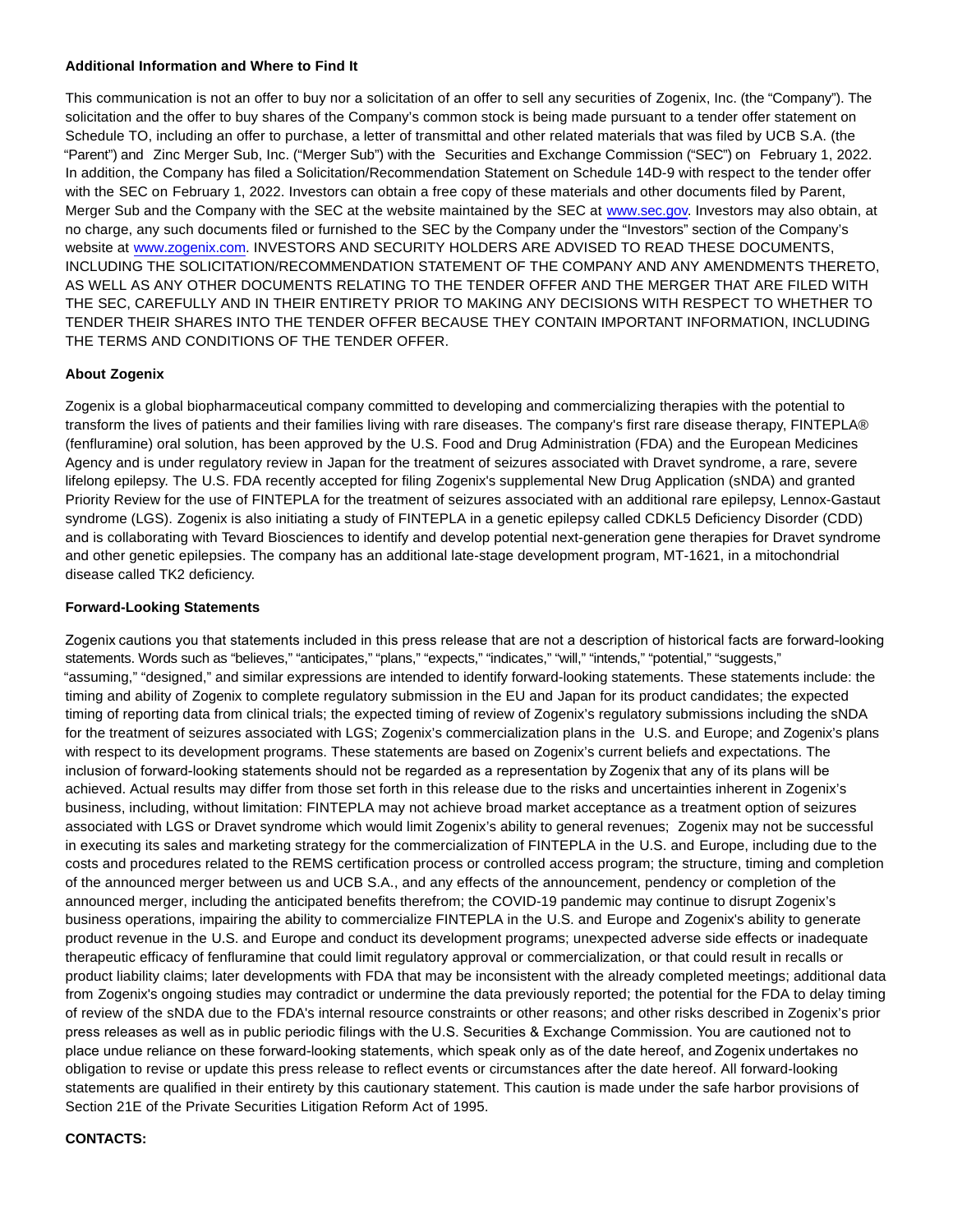**Zogenix** [corpcomms@zogenix.com](mailto:corpcomms@zogenix.com)

**Investors** Brian Ritchie Managing Director, LifeSci Advisors LLC +1 (212) 915-2578 | [britchie@lifesciadvisors.com](mailto:britchie@lifesciadvisors.com)

## **Media**

Trish McCall, Porter Novelli

+1 (805) 390-3279 | [trish.mccall@porternovelli.com](mailto:trish.mccall@porternovelli.com)

## **ZOGENIX INC. CONDENSED CONSOLIDATED BALANCE SHEETS (UNAUDITED)**

|                                                     |               | December 31,  |  |  |  |  |
|-----------------------------------------------------|---------------|---------------|--|--|--|--|
| (In thousands)                                      | 2021          | 2020          |  |  |  |  |
| <b>Assets</b>                                       |               |               |  |  |  |  |
| Current assets:                                     |               |               |  |  |  |  |
| Cash and cash equivalents                           | \$<br>101,180 | \$<br>166,916 |  |  |  |  |
| Marketable securities                               | 200,535       | 338,193       |  |  |  |  |
| Accounts receivable, net                            | 10,139        | 3,824         |  |  |  |  |
| Inventory                                           | 5,492         | 1,026         |  |  |  |  |
| Prepaid expenses                                    | 12,487        | 7,279         |  |  |  |  |
| Other current assets                                | 24,735        | 4,936         |  |  |  |  |
| Total current assets                                | 354,568       | 522,174       |  |  |  |  |
| Property and equipment, net                         | 7,197         | 8,724         |  |  |  |  |
| Operating lease right-of-use assets                 | 6,605         | 7,748         |  |  |  |  |
| Intangible asset, net                               | 90,673        | 98,558        |  |  |  |  |
| Goodwill                                            | 6,234         | 6,234         |  |  |  |  |
| Other non-current assets                            | 3,212         | 7,692         |  |  |  |  |
| <b>Total assets</b>                                 | \$<br>468,489 | \$<br>651,130 |  |  |  |  |
| Liabilities and stockholders' equity                |               |               |  |  |  |  |
| <b>Current liabilities:</b>                         |               |               |  |  |  |  |
| Accounts payable                                    | \$<br>21,998  | 11,945<br>\$  |  |  |  |  |
| Accrued and other current liabilities               | 55,413        | 54,964        |  |  |  |  |
| Deferred revenue, current                           | 5,089         | 5,318         |  |  |  |  |
| Current portion of operating lease liabilities      | 1,694         | 1,688         |  |  |  |  |
| Current portion of contingent consideration         | 13,500        | 8,800         |  |  |  |  |
| <b>Total current liabilities</b>                    | 97,694        | 82,715        |  |  |  |  |
| Deferred revenue, non-current                       | 3,257         | 5,479         |  |  |  |  |
| Operating lease liabilities, net of current portion | 8,617         | 10,314        |  |  |  |  |
| Contingent consideration, net of current portion    | 21,785        | 33,600        |  |  |  |  |
| Convertible debt                                    | 158,165       | 149,353       |  |  |  |  |
| <b>Total liabilities</b>                            | 289,518       | 281,461       |  |  |  |  |
| Commitments and contingencies                       |               |               |  |  |  |  |
| Stockholders' equity:                               |               |               |  |  |  |  |
| Preferred stock                                     |               |               |  |  |  |  |
| Common stock                                        | 56            | 56            |  |  |  |  |
| Additional paid-in capital                          | 1,731,153     | 1,694,524     |  |  |  |  |
| Accumulated other comprehensive loss                | 15            | (71)          |  |  |  |  |
| Accumulated deficit                                 | (1,552,253)   | (1,324,840)   |  |  |  |  |